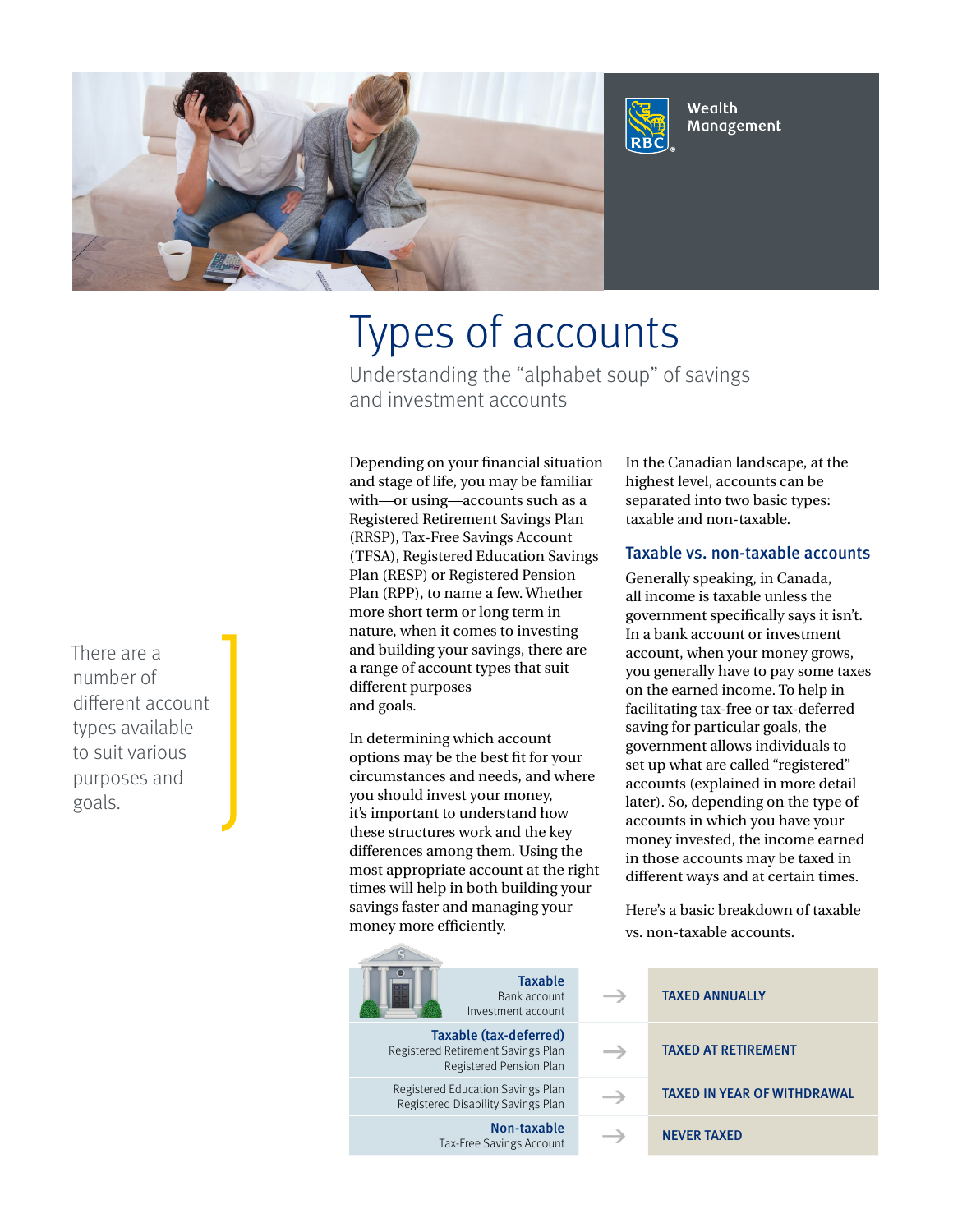

To find out more about account types or the RBC Wealth Management Financial Literacy program, please contact us today.

#### Registered vs. non-registered accounts

Accounts are also categorized as registered and non-registered. The main point to recognize here is that registered accounts offer a range of tax benefits.

When it comes to saving for specific goals, such as education or retirement, the government recognizes the importance of doing so, so registered accounts exist to help Canadians grow and protect their savings in a tax-free or tax-deferred manner. By using registered accounts, more money stays in your pocket over the short term, because most of these accounts allow you to defer paying taxes on the income earned within them.

#### **Account types at a glance**

#### **Non-registered** • Bank account

Non-registered accounts enable you to save money, short term via a bank account and long term via an investment account. The income earned in both are taxed annually.

• Investment account

#### **Registered**

- Registered Retirement Savings Plan
- Registered Pension Plan
- Registered Retirement Income Fund
- Tax-Free Savings Account
- Registered Education Savings Plan
- Registered Disability Savings Plan

Registered accounts exist as a way for governments to encourage people to save for things they feel are important to save for. The encouragement can be in the form of deferring tax, providing additional matching funds or not taxing funds at all.

#### Choosing the right account for you

- Identify the goals you want to save for.
- Check if a registered account is available to save for that particular goal, as all registered accounts are designed to satisfy a unique purpose. If one exists, choose it first, since it will offer tax savings features. If there isn't a registered account specific to your goal, then consider opting for a nonregistered taxable account.

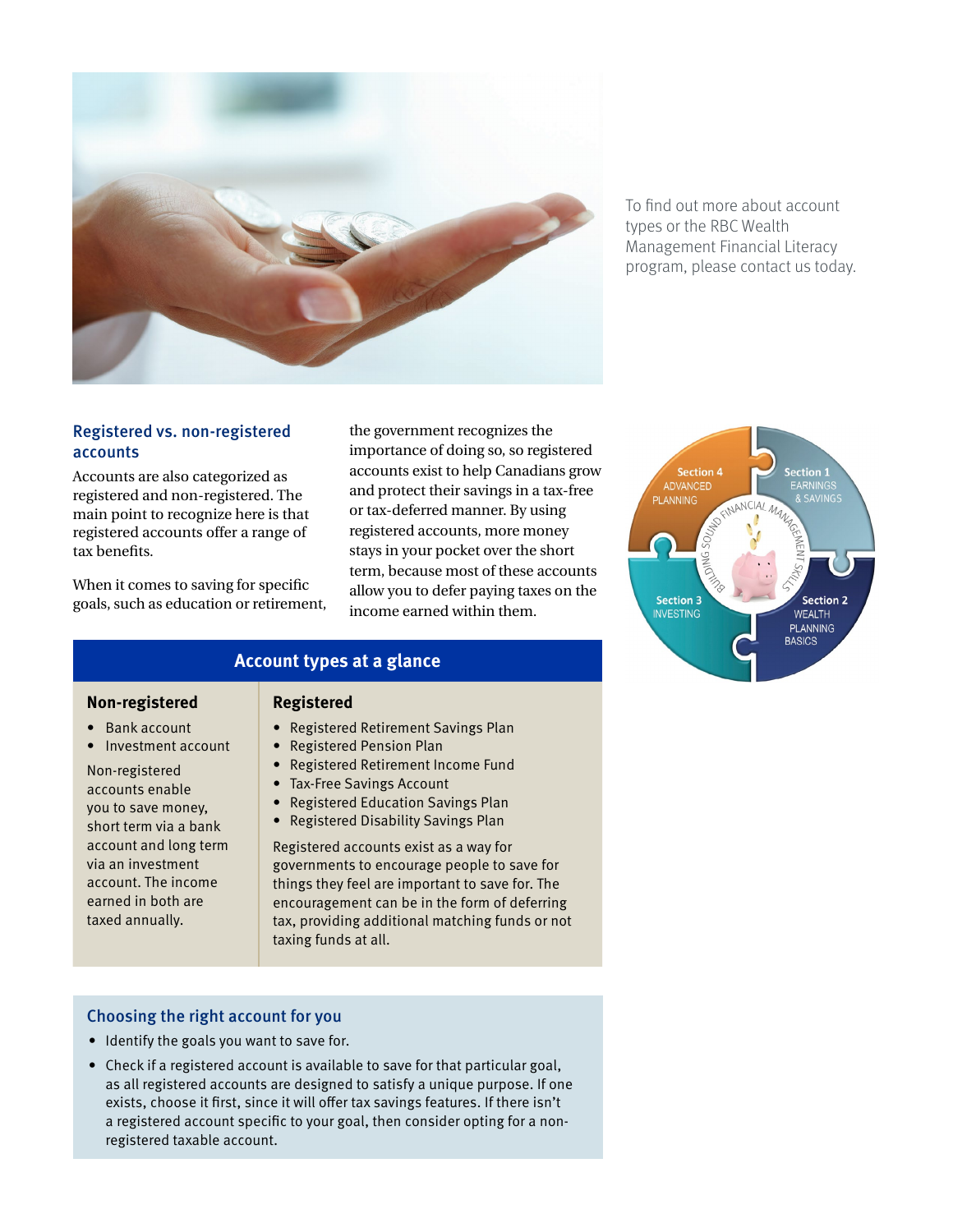## Types of accounts – An overview

| <b>Account</b>                                             | <b>Tax classification</b>            | <b>Details</b>                                                                                                                                                                                                                                                                                                                                                                                                                                                                                                                                                                                                                                                                                                                                                                                                                                                                                     |
|------------------------------------------------------------|--------------------------------------|----------------------------------------------------------------------------------------------------------------------------------------------------------------------------------------------------------------------------------------------------------------------------------------------------------------------------------------------------------------------------------------------------------------------------------------------------------------------------------------------------------------------------------------------------------------------------------------------------------------------------------------------------------------------------------------------------------------------------------------------------------------------------------------------------------------------------------------------------------------------------------------------------|
| <b>Bank account</b>                                        | Taxable,<br>taxed annually           | · Simplest, non-registered account type.<br>• Can be either a chequing or savings account, or a blend of the two.<br>• Can hold cash only and earns minimal interest but the cash is readily<br>accessible.                                                                                                                                                                                                                                                                                                                                                                                                                                                                                                                                                                                                                                                                                        |
| Investment account                                         | Taxable,<br>taxed annually           | • Non-registered account that allows for a variety of investments<br>including cash, GICs, bonds, mutual funds and stocks.<br>• Commonly opened through a brokerage firm for maximum investment<br>options, but it's also possible to hold an investment account at a<br>bank, usually with limited choices.<br>• Can be a cash account (purchases must be paid in full by the<br>settlement date) or margin account (allows you to borrow money or<br>securities from the brokerage firm to leverage your investments).<br>• Unlike a registered account, offers no tax advantages.<br>• Assets are usually not as readily available as a bank account.                                                                                                                                                                                                                                           |
| <b>Registered Retirement</b><br><b>Savings Plan (RRSP)</b> | Tax-deferred,<br>taxed at retirement | • An account that allows individuals to accumulate and grow funds in<br>preparation for retirement.<br>• Tax deduction when you put money into the account.<br>• No annual taxes on income earned in the account while funds are<br>accumulating.<br>• Any money withdrawn is fully taxable in the year it's withdrawn.<br>• Contribution room is 18% of your employment income up to a<br>maximum.<br>• Different types of RRSPs include individual, spousal, self-directed and<br>group plans.                                                                                                                                                                                                                                                                                                                                                                                                   |
| <b>Registered Retirement</b><br>Income Fund (RRIF)         | Tax-deferred,<br>taxed at withdrawal | • When people retire, their RRSP typically gets moved into a RRIF; must<br>be done by the end of the year in which the RRSP annuitant turns 71.<br>• Designed to provide retirement income from funds accumulated in an<br>RRSP; there are minimums that must be paid out annually.<br>• Amounts withdrawn from a RRIF are taxable but remaining funds<br>continue to grow in the RRIF tax-free.<br>• Contributions are not allowed.                                                                                                                                                                                                                                                                                                                                                                                                                                                               |
| <b>Registered Pension Plan</b><br>(RPP)                    | Tax-deferred,<br>taxed at retirement | • Offered by employers for their employees' retirement; the employer<br>deposits funds into a pension fund each year, which become available<br>for use when the employee retires.<br>• Funds grow tax-free until retirement; payments from the plan to the<br>member are taxed.<br>• Three basic types:<br>- DC plan: Employer and/or employee makes contributions, usually<br>based on a percentage of the employee salary; whatever it grows to<br>at retirement is used to provide a monthly pension.<br>- DB plan: Provides a set benefit or fixed amount to pay a monthly<br>income at retirement, no matter how much is actually in the<br>account.<br>- IPP: Essentially a DB plan for business owners, which is often<br>established for a limited number of participants (e.g. owner and<br>his/her spouse or key employees); the company must contribute<br>and members can contribute. |